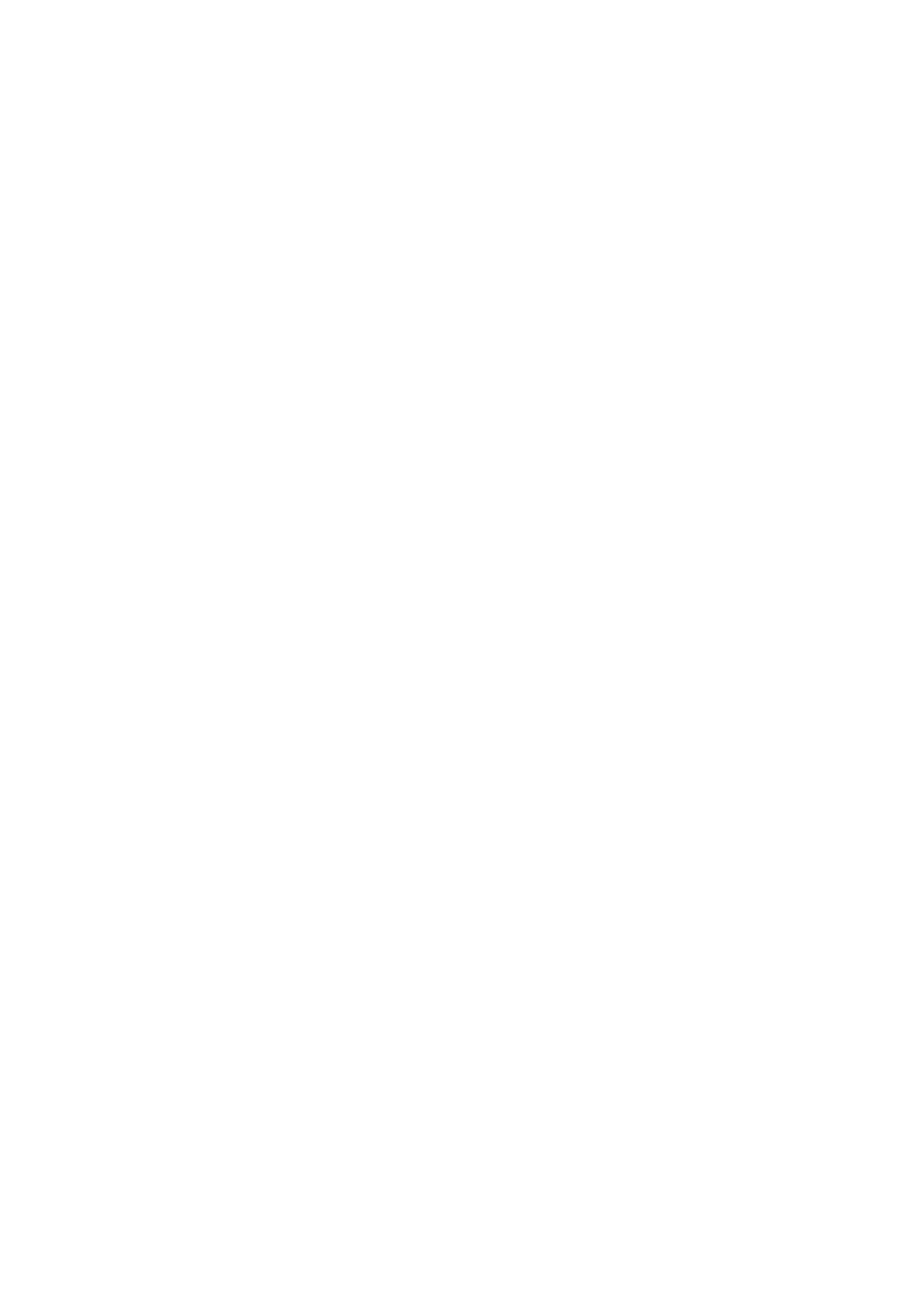## Knives and Weapons: Guidance for Primary and Secondary Schools (including Alternative Provision) v2

This guidance has been developed to support knife crime reduction but will also be relevant to any other behaviour involving violence or potential violence.

Key to developing this work has been input from colleagues in schools and we would particularly like to thank Claire Bamford, Tracey Keeling and Louise McDonagh for their support and advice.

Authors:

Catherine Kirk, (SRE Consultant NCC) Gurmit Kaur (Cohesion Inspector, NPF Community Protection) Mark Stanley (Chief Inspector, NPF Community Protection) Sonia Burton (Youth Offending Team, NCC) Steve Harrison (Community Safety and Cohesion, NCC)

**Version Control**: Knife Crime Guidance For Primary And Secondary Schools 6 Feb 2018

**UPDATED** 26 November 2018

**Circulation:** School head-teachers, school safeguarding leads (including Alternative Provisions), NSEP, ACC Kate Meynall, Supt Andrea Baxter (City) and City Chief Inspectors and Neighbourhood Policing Inspectors, Inspector Harding and Sergeant Dunkley, Knife Crime Team, John Dexter, Director of Education, Helen Blackman (Director of Children's Safeguarding), John Matravers (Safeguarding) Shelley Nicholls, Strategic Lead for Youth Justice and Family Intervention Services, Nicolas Lee (Director of Education Services), Wilf Fearon, Head of Youth Justice Services

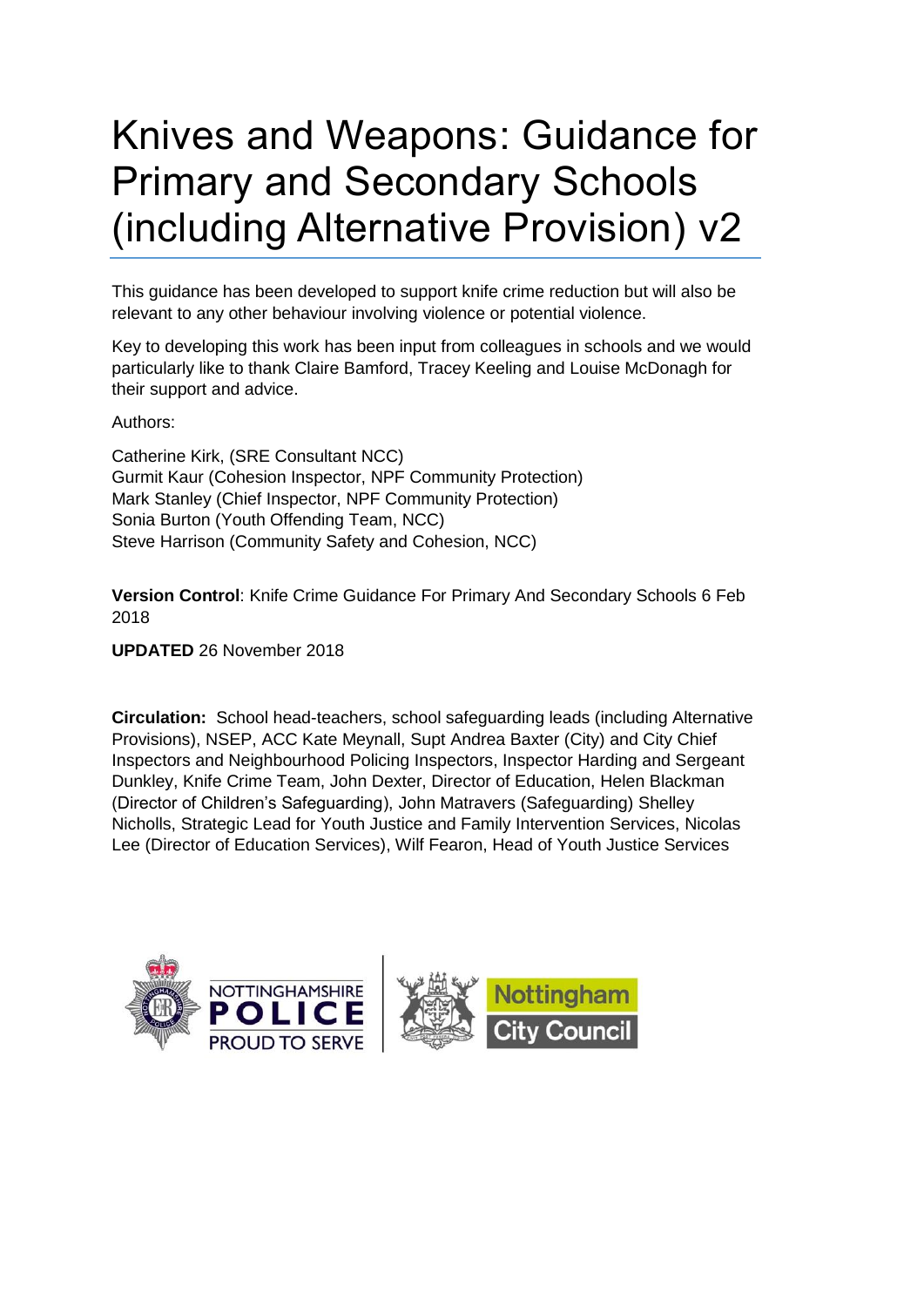### **Contents**

[Responding to an Incident of Possession or Use in Your School](#page-3-0) 4

[When urgent support from the Police is required](#page-3-1) 4

[The School's Response to Knife Incidents in School4](#page-3-2)

[Providing information to the Police \(S6\)](#page-4-0) 5

[Information for Families and Practitioners](#page-5-0) 6

[Prevention: Education Programme](#page-5-1) 7

## <span id="page-3-0"></span>**Responding to an Incident of Possession or Use in Your School**

The scenarios in which a knife is encountered in school can range enormously from a teacher confiscating a knife found in a child's bag to encountering a pupil threatening another pupil. In cases where there is a risk that the knife may be used and the school is not confident of managing the incident safely the police should be contacted as set out below.

#### <span id="page-3-1"></span>**When urgent support from the Police is required**

If there is an **immediate risk** of harm then it is appropriate to call 999. This could include a situation where the pupil has fled the school or where the pupil has been contained but is still presenting a risk of harm to staff or pupils.

#### <span id="page-3-2"></span>**The School's Response to Knife Incidents in School**

Knife crime possession can be an early indicator of further offending if the underlying behaviour is not challenged. It is important that all knife related incidents are dealt with appropriately.

**Step 1:** Manage any immediate risk of harm, calling in the police where appropriate (see above);

**Step 2:** Record the details of the incident and report to the Police using 101.

**Step 3:** assess and record whether there is any ongoing risk of harm from the incident. Of particular importance is the issue of reprisals from any conflict but you should also consider the risks to any potential witnesses, especially pupils.

**Step 4:** if not already involved, inform the School Designated Safeguarding Lead who may refer to Children's Social Care (using MARF) or the Exploitation and Violence Reduction Hub EVR Hub. Also inform the Police School Early Intervention Officer if one is attached to your school;

Both the Police and the YOT or EVR Hub can then put in measure to reduce any risk of further harm. This should still be done even where the behaviour is out of character or believed to be a response to victimisation. This is important both because of the risk of escalating behaviour and there is also a concern that Schools could be perceived to behave in a discriminatory way.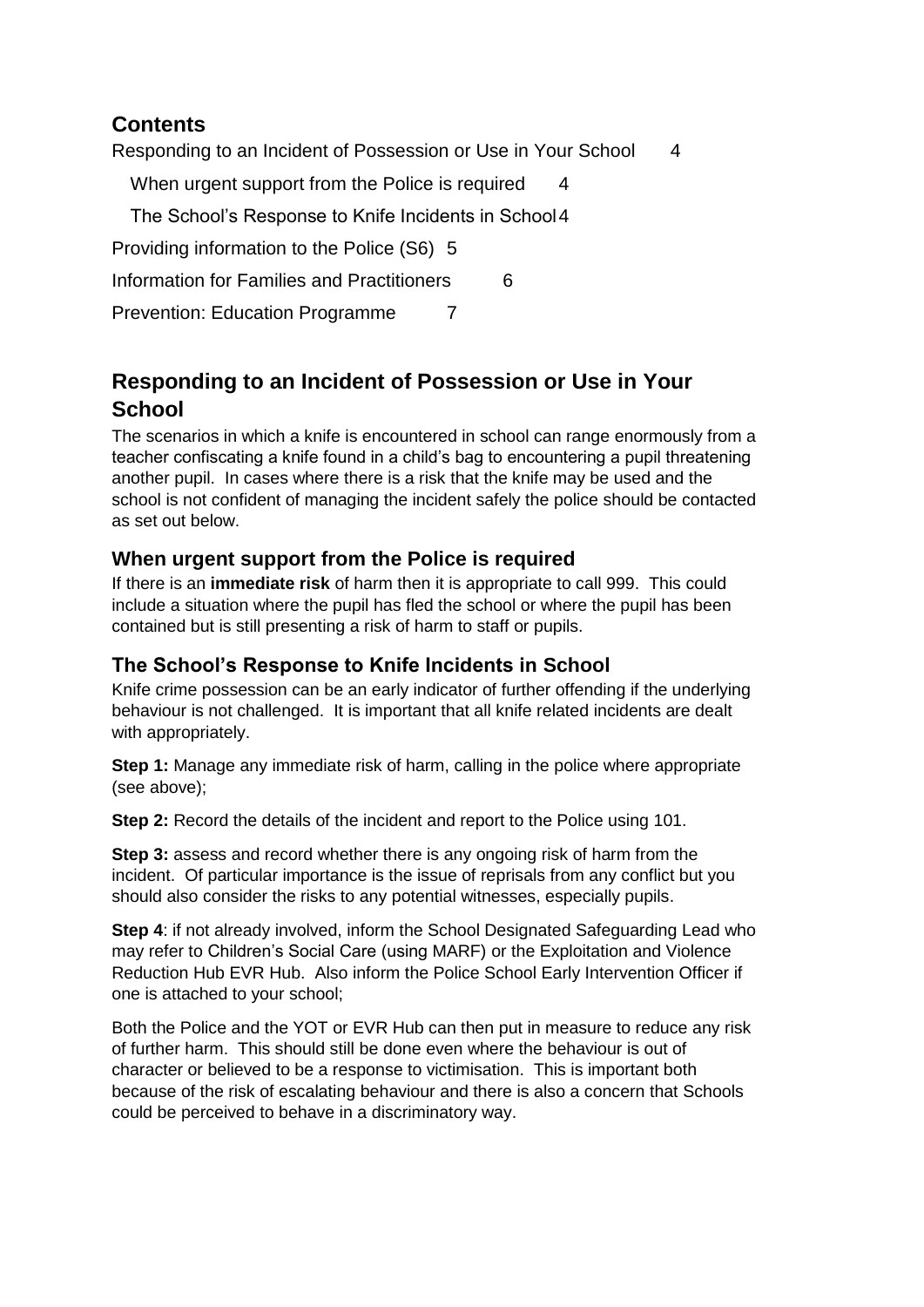NB This will mean that the offence will have to be recorded and investigated by the Police who have limited discretion in deciding whether or not refer to the Crown Prosecution Service.

**Step 6a** As part of the risk assessment, you may decide that the pupil's presence at the school in future is problematic. Despite the seriousness of the offence, it is important that the response in this regard is proportionate for the age of the pupil and the offence. Where a short exclusion is not deemed sufficient, then schools are expected to consider a managed move and only to consider permanent exclusion as a last resort.

**Step 6b:** Whilst discouraging exclusions, the Council also offers a range of support. A referral to the EVR Hub will consider a range of provision from the statutory and voluntary sector that can be added to support the pupil.

**Step 7:** Any referral to the Fair Access Panel will only be accepted if it complies with this protocol.

NB**:** Where a knife or other weapon is found on or near premises, it should be removed immediately and then Police notified to arrange to collect the item (this will normally be done by Police School Early Intervention Officers).

#### **Police Response to Knife and Weapon Incidents**

Where Police are informed of a pupil in possession of a knife or weapon then the expectation is that the police response to a knife or bladed article incident will be robust and result in a swift and clear outcome for the young person. Where deemed necessary, police officers can arrest the young person, and where threats have been made or other aggravating factors exist, the young person is likely to be charged. A young person found in possession of a knife or bladed article in public or on school premises should expect to receive a Youth Conditional Caution as a minimum outcome. Attached is guidance that has been issued to all police staff and officers in October 2018.

#### <span id="page-4-0"></span>**Providing information to the Police (S6)**

Feedback from schools is that they often have information that they think the Police should be aware of but aren't sure of the best way to submit it as its not reporting an incident. Schools now have a special arrangement with the Police to report via Police SEI Officers or in their absence via the YOT Police Officers (Call the Youth Justice Service on 0115 9159400 and ask for YOT Police messages can always be left. They will then pass the information on, normally by inputting to the Police's intelligence system. There is a rigorous process in that system to protect those that supply information. Intelligence is graded and information from a reliable source has more weight than anonymous information. It also helps to be as specific as possible.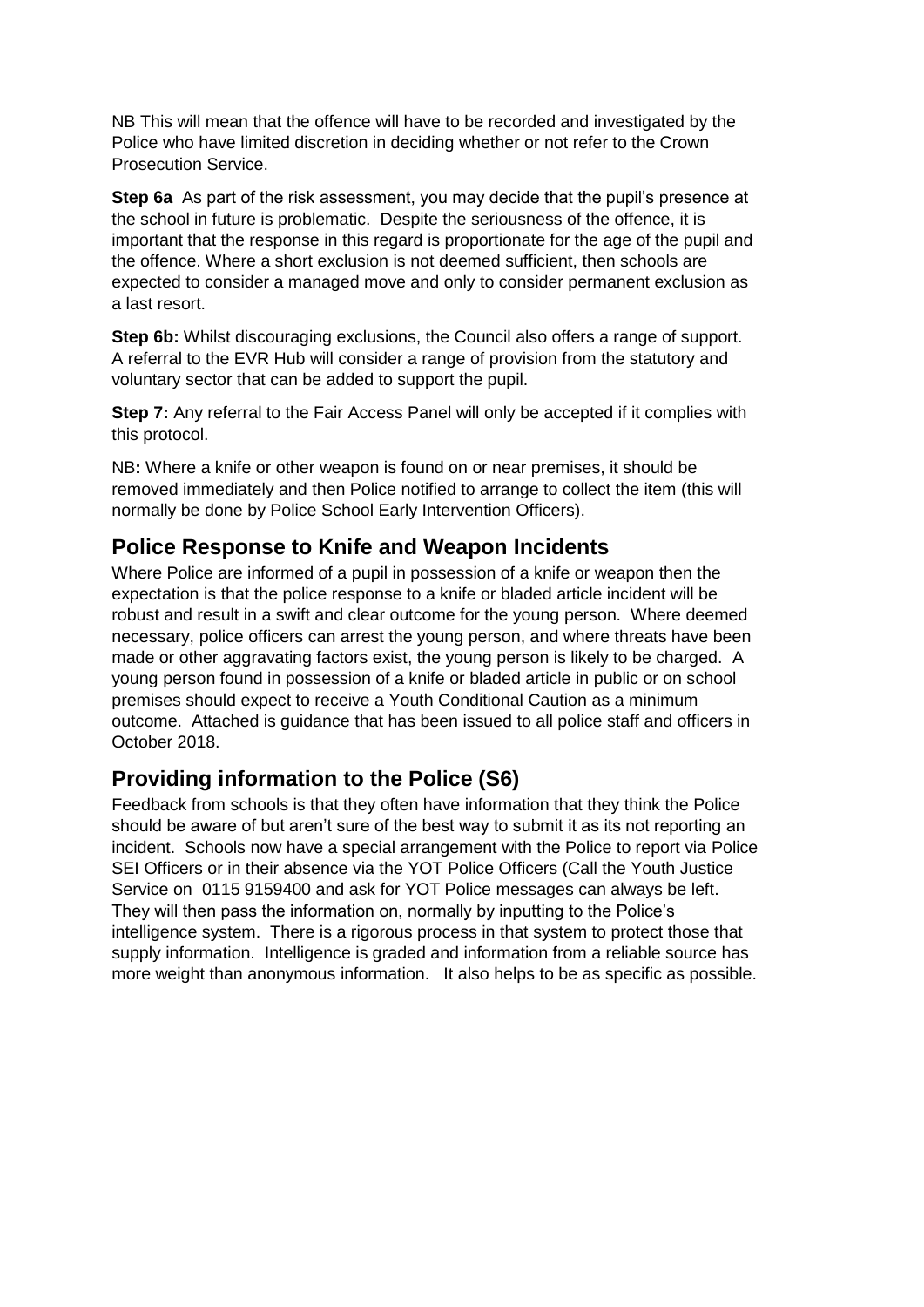**NB** if you want to explore any of these policing issues in more detail contact your Neighbourhood Policing Inspector who would welcome the opportunity for a sergeant or themselves to work with school staff through staff meeting or training session. Contacts of Inspectors can be found here

#### <http://www.nottinghamshire.police.uk/neighbourhoods>

But are currently 25 Jan. 19:

| <b>City Central</b> | Insp Riz Khan           | riz.khan@nottinghamshire.pnn.police.uk           |
|---------------------|-------------------------|--------------------------------------------------|
| <b>City Centre</b>  | Insp Paul Gummer        | paul.gummer@nottinghamshire.pnn.police.uk        |
| <b>City North</b>   | Insp Christine Busuttil | christine.busuttil@nottinghamshrie.pnn.police.uk |
| <b>City South</b>   | Insp James Walker       | james.walker@nottinghamshire.pnn.police.uk       |
| <b>City West</b>    | Insp Gordon Fenwick     | gordon.fenwick@nottinghamshire.pnn.police.uk     |

#### <span id="page-5-0"></span>**Information for Families and Practitioners**

There is a lot of information on how to support young people and children to stay safe. The AskLION website is a good source of information on local organisations that can provide practical support

<https://www.asklion.co.uk/kb5/nottingham/directory/home.page>

This guidance and associated materials will be linked to

Nottingham Safeguarding Children's Board pages

<http://www.nottinghamcity.gov.uk/children-and-families/safeguarding-children-board> and to

Nottingham Designated Safeguarding Leads Network.

<span id="page-5-1"></span>[http://www.nottinghamschools.org.uk/leadership-and-management](http://www.nottinghamschools.org.uk/leadership-and-management-support/partnerships/designated-safeguarding-lead-dsl-network/dsl-resources/)[support/partnerships/designated-safeguarding-lead-dsl-network/dsl-resources/](http://www.nottinghamschools.org.uk/leadership-and-management-support/partnerships/designated-safeguarding-lead-dsl-network/dsl-resources/)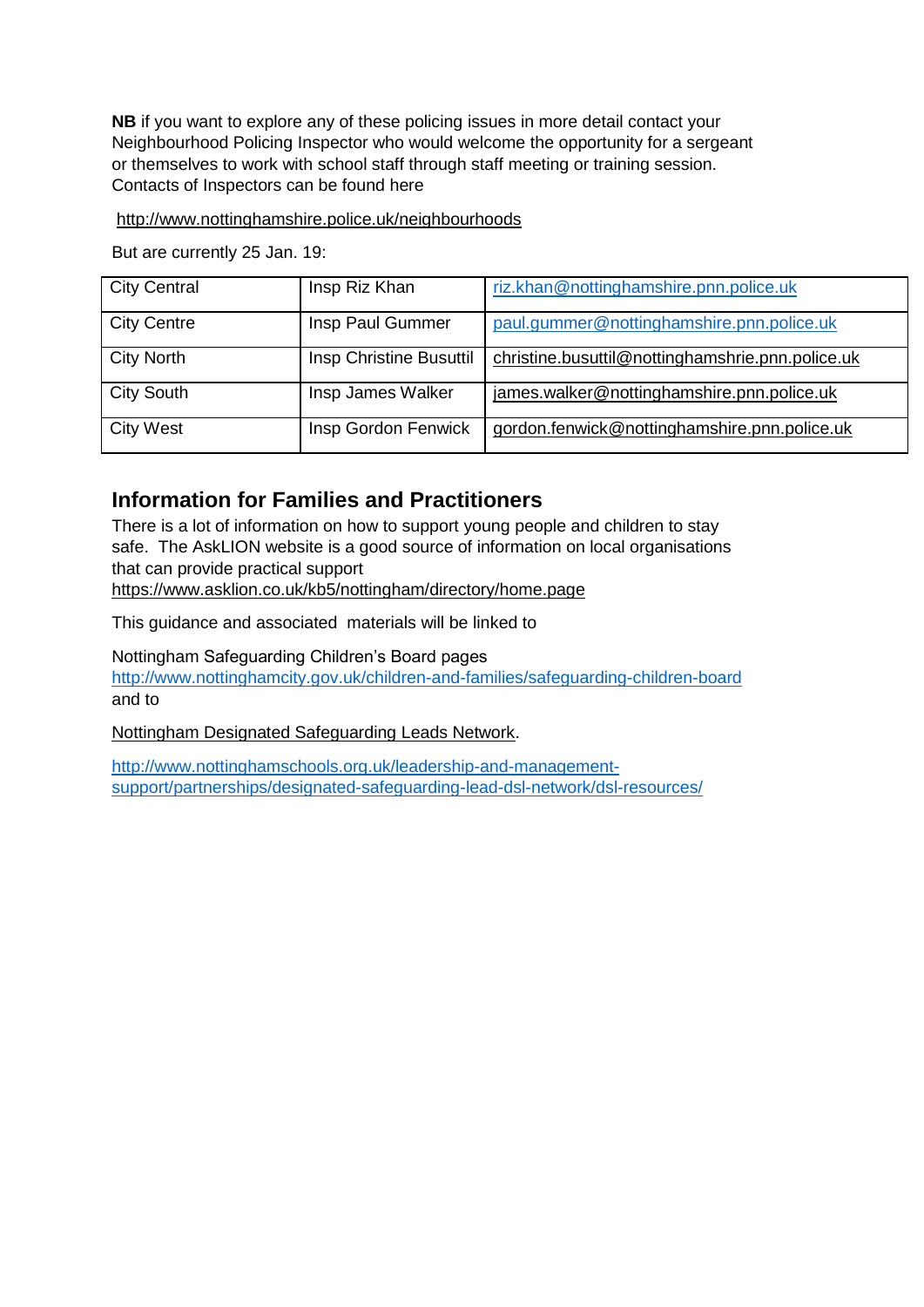## **Prevention: Education Programme**

There are numerous pressures on young people to carry a knife or other weapon: one of the strongest currently is the perception that a knife is necessary for selfprotection. Challenging this viewpoint is not easy and in the City we now offer a number of learning modules to support schools. The programme builds upon the evaluation of our Street Aware programme on knives, guns and gangs that has been delivered for a number of years in City primary schools. All of the products referred to should be seen as supplements to the wider process of supporting good decisionmaking that schools promote throughout the curriculum. The programme is based on the premise that whilst any child or young person can pick up a knife, the pressures and life experiences of children vary enormously. Where police staff, normally PCSOs, deliver lessons or assemblies it is required that they have been trained and approved to do so.

| Tie<br>r            | Description                                                                                                                                                                                                                                                                                                                                                                                       | Delivered by                                     |
|---------------------|---------------------------------------------------------------------------------------------------------------------------------------------------------------------------------------------------------------------------------------------------------------------------------------------------------------------------------------------------------------------------------------------------|--------------------------------------------------|
| P <sub>1</sub>      | Street Aware: Knife Crime Module -<br>This is a 1 hour session for Year 6 Pupils that is delivered by<br>PCSOs (Police Community Support Officers) that are part of the                                                                                                                                                                                                                           | <b>YOT</b><br>PCSO <sub>s</sub> ,                |
|                     | Youth Offending Team's Early Intervention team. The lesson<br>uses a scenario and asks children to explore what they would do<br>to stay safe. There is also the opportunity to discuss any person<br>concerns privately with the Officers at the end. The lesson also                                                                                                                            | N'hood<br>Policing<br>PCSO's                     |
|                     | encourages children to have a positive relationship with the<br>Police,                                                                                                                                                                                                                                                                                                                           | Police<br><b>SEIOs</b>                           |
| S <sub>1</sub>      | Positive Citizenship aimed at supporting pupils to keep safe<br>and to keep each other safe and to be proud of their community.<br>Product intended for use in lessons (possibly on primary<br>transition days)                                                                                                                                                                                   | Schools to<br>provide or<br>arrange<br>provider. |
| S <sub>2</sub>      | School Assemblies Key messages about law and personal<br>responsibility in relation to knife crime including possession<br><b>S2a Year 7 and 8</b> – quiz and discussion to reinforce earlier<br>messages on law, school expectations and good decisions<br>S2b Year 10 - uses a scenario to explore consequences for<br>victim offender and ripple effect to observers, family and<br>community. | SEIO <sub>s</sub> /<br>N'hood<br><b>PCSOs</b>    |
| S <sub>3</sub><br>a | Targeted Groups in Schools - group session with no more<br>than 6 individuals within school that have been identified as<br>being of concern. The module works has been developed by<br>Crimestopper's young persons project Fearless and materials<br>can be obtained here:<br>https://www.fearless.org/en/professionals/resource                                                                | <b>Schools</b>                                   |
| S <sub>3</sub>      | s/order-form.<br>NEW: EVR Hub has a 6 week programme for small groups                                                                                                                                                                                                                                                                                                                             |                                                  |
| b                   | delivered by Targeted Youth Support workers.                                                                                                                                                                                                                                                                                                                                                      |                                                  |
| S4                  | Individuals at risk of offending referred to EVR Hub                                                                                                                                                                                                                                                                                                                                              | <b>EVR Hub</b>                                   |
| S <sub>5</sub>      | <b>Fearless Products</b><br>In addition to the lesson plan, Crimestoppers have a range of<br>posters and other materials that can be used as schools wish.<br>Printed copies can be ordered or the artwork downloaded                                                                                                                                                                             |                                                  |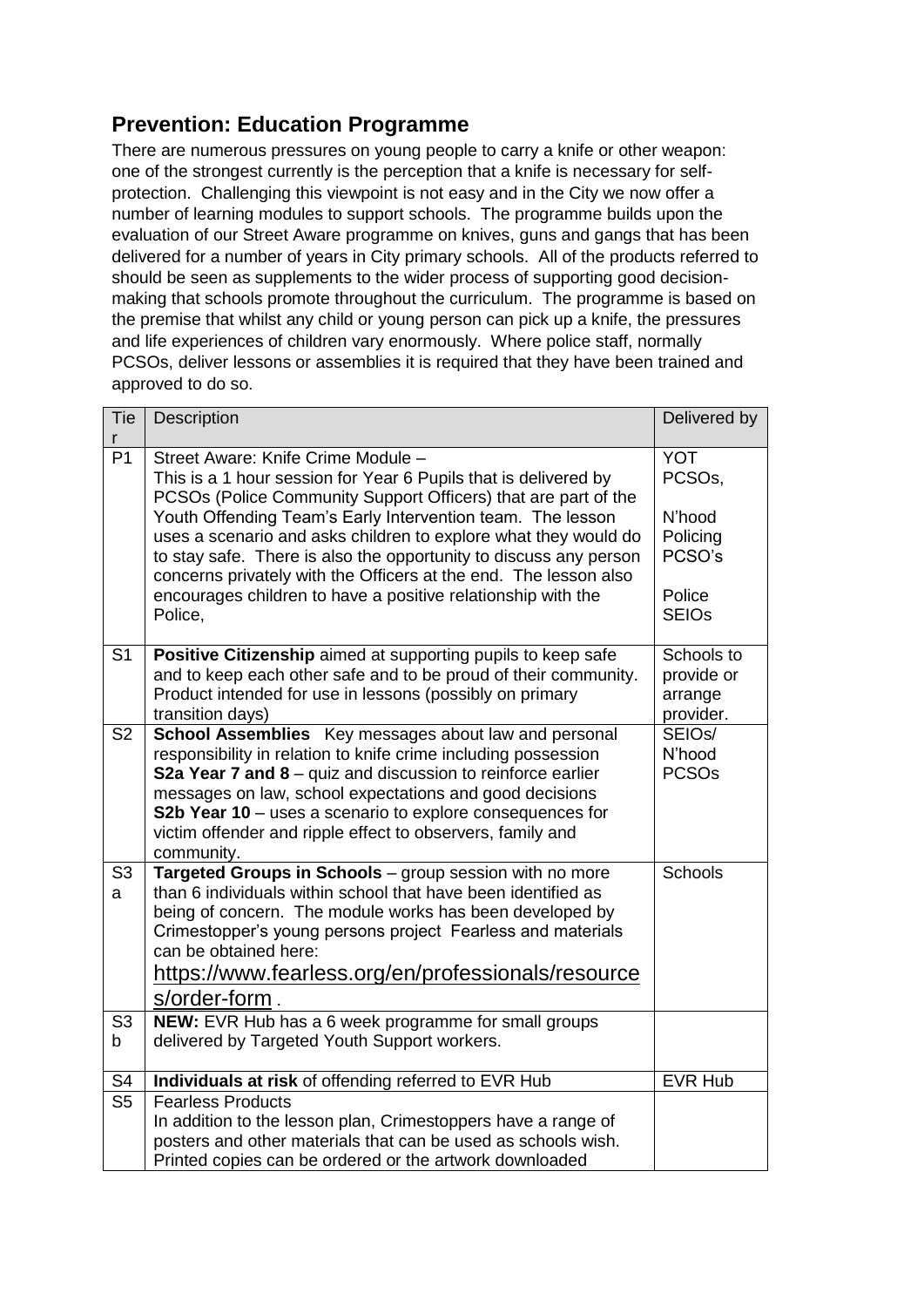| Tie            | <b>Description</b>                                                                                                                                                                                                                                                                                                                 | Delivered by                                                                                                                    |
|----------------|------------------------------------------------------------------------------------------------------------------------------------------------------------------------------------------------------------------------------------------------------------------------------------------------------------------------------------|---------------------------------------------------------------------------------------------------------------------------------|
| C <sub>1</sub> | (https://www.fearless.org/en/professionals/resourc<br>es/weapons)<br><b>Parents - The City Council's Cohesion Service has developed</b>                                                                                                                                                                                            | <b>City Council</b>                                                                                                             |
|                | a simple presentation advising parents on the law around knife<br>crime and what they should do if they are worried about a child's<br>behaviour. The presentation is designed for use in community<br>settings but is also available for schools to use should they wish.<br>Contact:<br>community.cohesion@nottinghamcity.gov.uk | services<br>(Cohesion/<br>Engagemen<br>t/<br>Neighbourh<br>ood<br>Managemen<br>Voluntary<br>organisation<br>S<br><b>Schools</b> |
| C <sub>2</sub> | Signposting Website for Parents and Professionals<br>This webpage is a simple signpost to national organisations<br>providing information, advice and guidance to parents on how to<br>keep your children safe.                                                                                                                    |                                                                                                                                 |

We expect this Guidance to evolve and would welcome feedback and suggestions. Contact [steve.harrison@nottinghamcity.gov.uk.](mailto:steve.harrison@nottinghamcity.gov.uk)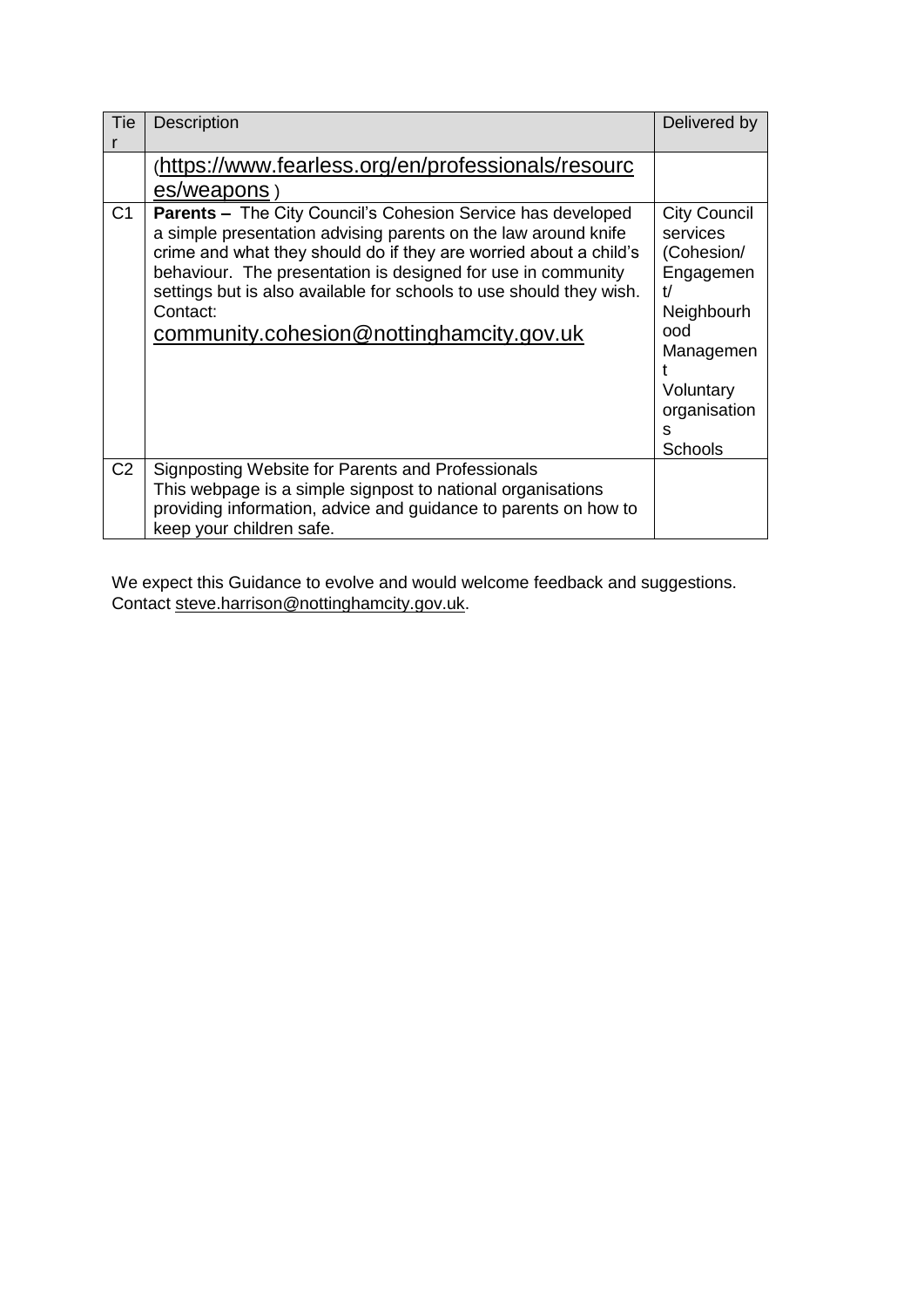# **Dealing with Knife Crime Offenders**

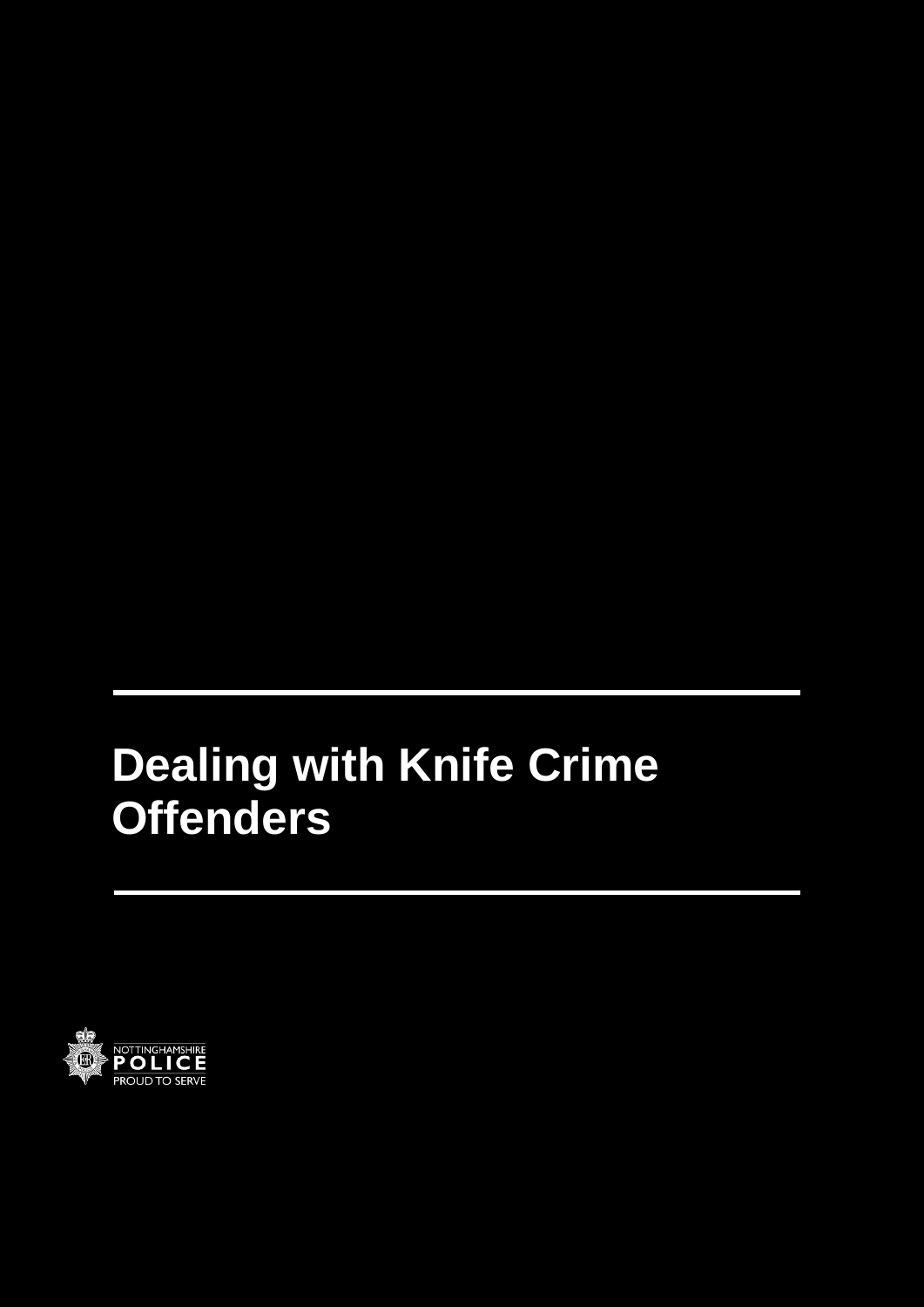be aware of the rise of knife crime in Nottinghamshire and of the harm it causes to communities.

This guidance has been prepared in order to support police officers in respect of their decision making when dealing with knife crime. It is **not** intended to remove officer discretion and the need to consider the circumstances of individual cases. However, in order to ensure that knife crime is dealt with robustly and expeditiously, it is important that officers consider using powers of arrest whenever possible.

Similarly, when considering whether to detain, to bail and to charge, officers must bear in mind the need to act to prevent further offending and harm being caused.

## **1. Necessity to Arrest**

Where the necessity criteria to arrest are met for knife/bladed article possession and weapon enabled crime, officers are encouraged to arrest the suspect and not to ask him/her to attend a police station voluntarily for interview regardless of the suspect's age.

An arrest will be lawful only if a constable has reasonable grounds for believing that it is necessary to arrest the person.

The criteria which may justify a belief that an arrest is necessary are:

a) To enable the name of the person in question to be ascertained (in a case where the constable does not know, and cannot readily ascertain, the person's name, or has reasonable grounds for doubting whether a name given by the person as his name is his real name);

(b) Correspondingly as regards the person's address;

**(c) To prevent the person in question** -

(i) **Causing physical injury to himself or any other person**; this might apply where the suspect has already used or threatened violence against others and it is thought likely that they may assault others if they are not arrested.

(ii) **Suffering physical injury**; this might apply where the suspect's behaviour and actions are believed likely to provoke, or have provoked, others to want to assault the suspect unless the suspect is arrested for their own protection.

iii) Causing loss of or damage to property;

(iv) Committing an offence against public decency (subject to subsection (6)); or

(v) Causing an unlawful obstruction of the highway;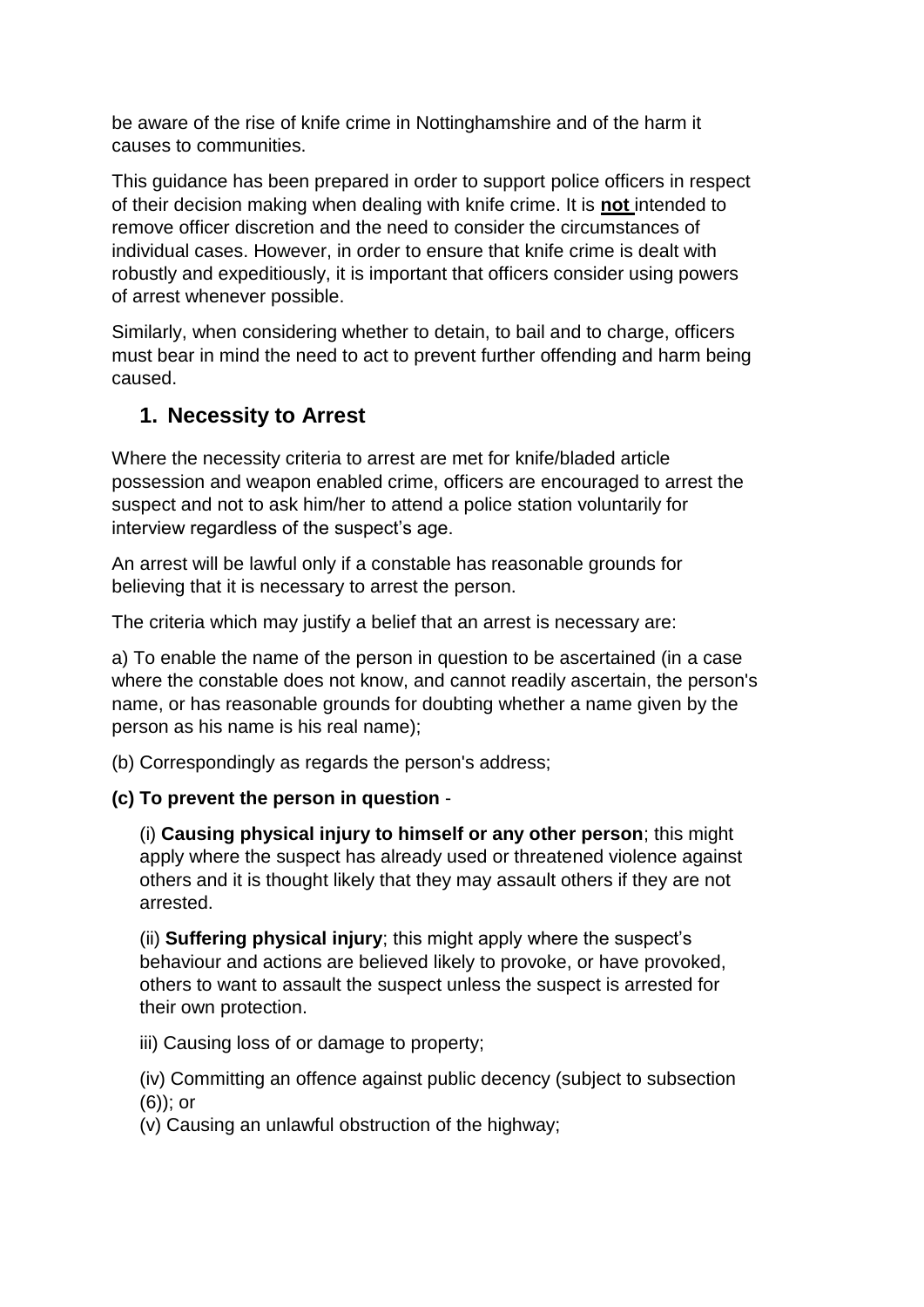(d) To protect a child or other vulnerable person from the person in question;

#### **(e) To allow the prompt and effective investigation of the offence or of the conduct of the person in question;**

(f) To prevent any prosecution for the offence from being hindered by the disappearance of the person in question.

It will be important to be clear about why you consider it is necessary to arrest in the circumstances of each case. When dealing with a person for knife offence, consider these matters;

- Do the circumstances suggest that, in the absence of an arrest, members of the public or the individual her/himself will be at risk of harm?
- Do the circumstances suggest that, in the absence of arrest, a vulnerable person or child may be at risk of harm from the individual?
- Do the circumstances suggest that an arrest will facilitate prompt and effective investigation of the suspected offence? For example, might an arrest ensure evidence is not disposed of? Or, might an arrest be necessary to prevent collusion with co-accused?
- Can I be satisfied that they would not disappear if they were not arrested?

## **2. Detention**

The Custody Sergeant is responsible for determining whether or not an arrested person after arrest.

If the Custody Sergeant has reasonable grounds for believing that the person's detention without being charged is necessary to secure or preserve evidence relating to an offence for which the person is under arrest, or to obtain such evidence by questioning the person, they can authorise the person arrested to be kept in [police detention.](https://docmanager.pnld.co.uk/content/D362.htm)

Once a suspect is detained, it will be the role of the Custody Sergeant to ensure that the investigation is being conducted diligently and expeditiously. In practical terms this means that the Sergeant exercises their supervisory responsibility by probing what has been done, what is left to be done and pushing for all reasonable

outstanding enquiries which would tend to support guilt or innocence to be completed whilst the person is in custody.